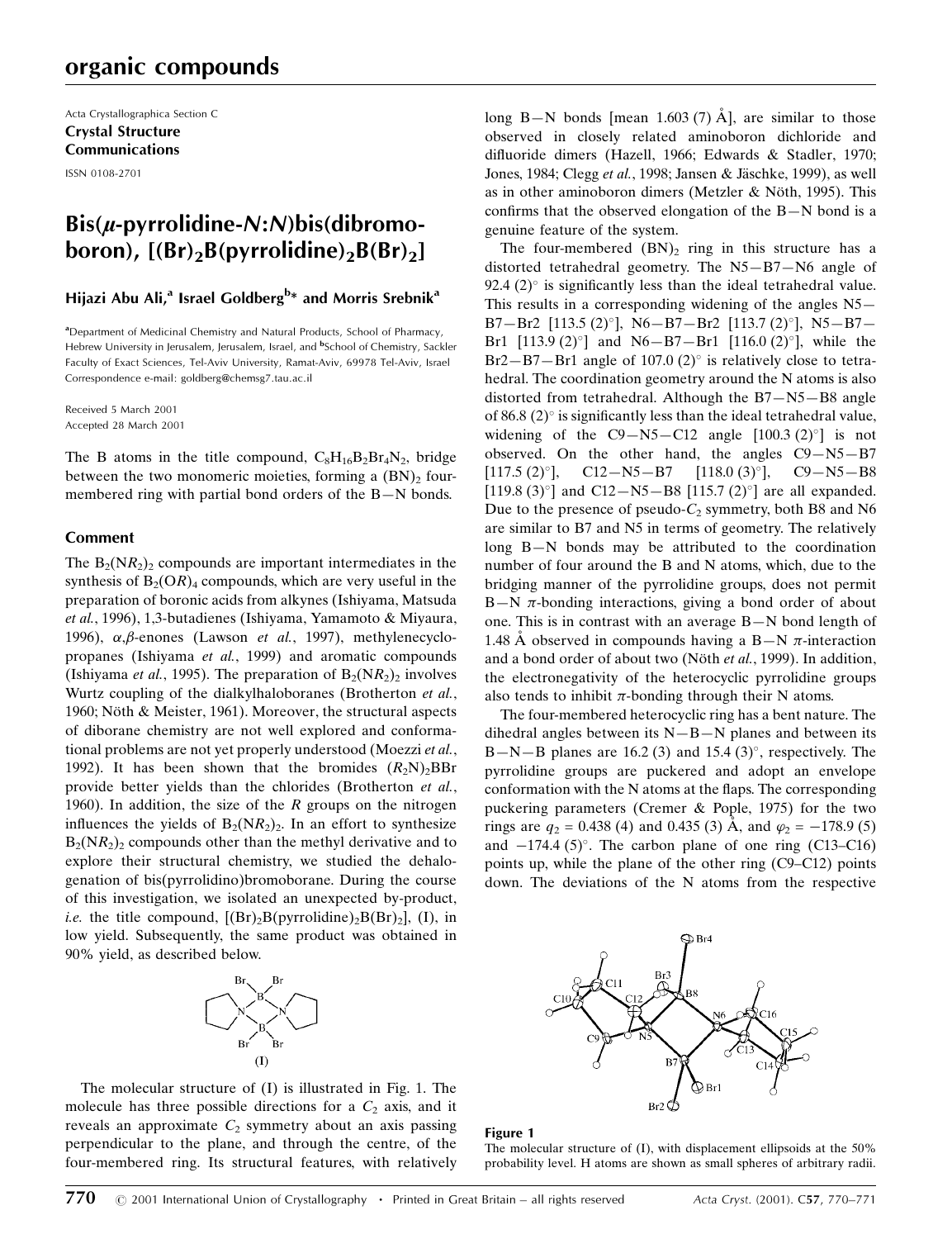carbon planes are 0.665 (3)  $\AA$  for N5 and 0.655 (3)  $\AA$  for N6. The H atoms of the pyrrolidine rings are eclipsed. The substituents of the four-membered ring are slightly staggered, with torsion angles of 12.7 (3) $^{\circ}$  for C16–N6–B8–Br4 and  $16.0$  (3) $\degree$  for C13–N6–B8–Br3, to decrease eclipsing interactions between H and Br atoms.

### Experimental

A solution of boron tribromide (9.92 g, 0.04 mol) in pentane (30 ml) was added over a period of 20 min to a vigorously stirred solution of tris(pyrrolidino)borane (4.38 g, 0.20 mol) in pentane (100 ml) at 273 K. After an additional 3 h, the solution was allowed to warm to room temperature. The pentane was then removed by vacuum and the residue was distilled at 1 mm Hg  $(1 \text{ mm Hg} = 133.322 \text{ Pa})$  to give the product as a clear liquid which, upon cooling below 273 K, gave colourless crystals of (I) in 90% yield (b.p.  $403 \text{ K}$  at 0.5 mm Hg). Analysis calculated for  $C_8H_{16}B_4Br_4N_2$ : C 19.96, H 3.35, N 5.82, Br 66.38%; found: C 20.00, H 3.67, N 5.79, Br 66.26%. <sup>1</sup>H and <sup>13</sup>C NMR spectra were recorded in CDCl<sub>3</sub> solution using a Varian Unity (300 or 75 MHz), with Me<sub>4</sub>Si as an internal standard. <sup>11</sup>B NMR spectra were recorded using a Bruker MSL-400 (128 MHz), with  $BF_3$ ·OEt<sub>2</sub> as an external standard. Spectroscopic analysis:  ${}^{1}H$  NMR (CDCl<sub>3</sub>,  $\delta$ , p.p.m.): 1.90 (*t*, 8H, CH<sub>2</sub>, <sup>3</sup>J<sub>H–H</sub> = 6.9 Hz), 3.45 (*t*, 8H, CH<sub>2</sub>N, <sup>3</sup>J<sub>H–H</sub> = 6.8 Hz); <sup>13</sup>C{<sup>1</sup>H} NMR (CDCl<sub>3</sub>,  $\delta$ , p.p.m.): 26.37 (CH<sub>2</sub>), 51.80 (CH<sub>2</sub>N); <sup>11</sup>B NMR (CDCl<sub>3</sub>,  $\delta$ , p.p.m.): 23.23.

#### Crystal data

| $C_8H_{16}B_2Br_4N_2$     | $D_r = 2.316$ Mg m <sup>-3</sup>  |
|---------------------------|-----------------------------------|
| $M_r = 481.49$            | Mo $K\alpha$ radiation            |
| Monoclinic, $P2_1/c$      | Cell parameters from 3271         |
| $a = 12.8750(2)$ Å        | reflections                       |
| $b = 6.99600(10)$ Å       | $\theta = 2.6 - 27.9^{\circ}$     |
| $c = 16.4480(3)$ Å        | $\mu = 11.63$ mm <sup>-1</sup>    |
| $\beta = 111.2230(8)$ °   | $T = 110(2)$ K                    |
| $V = 1381.05$ (4) $\AA^3$ | Prism, colourless                 |
| $Z = 4$                   | $0.20 \times 0.15 \times 0.10$ mm |
| Data collection           |                                   |

| Nonius KappaCCD area-detector<br>diffractometer<br>$1^{\circ}$ $\varphi$ scans<br>Absorption correction: multi-scan<br>(SORTAV; Blessing, 1995) | 3271 independent reflections<br>2850 reflections with $I > 2\sigma(I)$<br>$R_{\text{int}} = 0.041$<br>$\theta_{\text{max}} = 27.9^{\circ}$<br>$h = 0 \rightarrow 16$<br>$k=0\rightarrow 9$ |
|-------------------------------------------------------------------------------------------------------------------------------------------------|--------------------------------------------------------------------------------------------------------------------------------------------------------------------------------------------|
|                                                                                                                                                 |                                                                                                                                                                                            |
| $T_{\text{min}} = 0.155$ , $T_{\text{max}} = 0.341$                                                                                             |                                                                                                                                                                                            |
| 5628 measured reflections                                                                                                                       | $l = -21 \rightarrow 20$                                                                                                                                                                   |

#### Table 1

Selected geometric parameters  $(A, \degree)$ .

| $Br1 - B7$           | 2.014(4)    | $N5 - B7$            | 1.597(4)    |
|----------------------|-------------|----------------------|-------------|
| $Br2-B7$             | 1.990(4)    | $N5 - B8$            | 1.610(4)    |
| $Br3 - B8$           | 1.988(4)    | $N6 - B7$            | 1.601(4)    |
| $Br4 - B8$           | 2.006(4)    | $N6 - B8$            | 1.604(4)    |
| $B7 - N5 - B8$       | 86.8 (2)    | $N5 - B7 - N6$       | 92.4(2)     |
| $B7 - N6 - B8$       | 86.8(2)     | $N6 - B8 - N5$       | 91.8(2)     |
| $B8 - N5 - B7 - N6$  | 11.2(2)     | $B8 - N6 - B7 - N5$  | $-11.2(2)$  |
| $B8 - N5 - B7 - Br2$ | $-106.0(2)$ | $B8 - N6 - B7 - Br2$ | 105.8(2)    |
| $B8 - N5 - B7 - Br1$ | 131.1(2)    | $B8 - N6 - B7 - Br1$ | $-129.4(2)$ |
|                      |             |                      |             |

#### Refinement

| Refinement on $F^2$             |
|---------------------------------|
| $R[F^2 > 2\sigma(F^2)] = 0.029$ |
| $wR(F^2) = 0.069$               |
| $S = 1.01$                      |
| 3271 reflections                |
| 145 parameters                  |
| H-atom parameters constrained   |
|                                 |

 $w = 1/[\sigma^2 (F_o^2) + (0.0308P)^2]$ + 3.5877P] where  $P = (F_o^2 + 2F_c^2)/3$  $(\Delta/\sigma)_{\text{max}} = 0.019$  $\Delta \rho_{\text{max}} = 0.94 \text{ e A}^{-3}$  $\Delta \rho_{\text{min}} = -0.81 \text{ e} \text{ Å}^{-3}$ Extinction correction: SHELXL97 (Sheldrick, 1997) Extinction coefficient: 0.00076 (17)

H atoms were refined as riding, with C–H = 0.99 Å and  $U_{\text{iso}}$  =  $1.2U_{eq}$  of their parent atoms.

Data collection: COLLECT (Nonius, 1999); cell refinement: DENZO (Otwinowski, 1985); data reduction: DENZO; program(s) used to solve structure: DIRDIF96 (Beurskens et al., 1996); program(s) used to refine structure:  $SHELXL97$  (Sheldrick, 1997); molecular graphics: ORTEPIII (Burnett & Johnson, 1996); software used to prepare material for publication: SHELXL97.

The authors thank the Israeli Science Foundation, MECC and the Horowitz Fund for support of this work.

Supplementary data for this paper are available from the IUCr electronic archives (Reference: LN1117). Services for accessing these data are described at the back of the journal.

#### References

- Beurskens, P. T., Admiraal, G., Beurskens, G., Bosman, W. P., García-Granda, S., Gould, R. O., Smits, J. M. M. & Smykalla, C. (1996). The DIRDIF96 Program System. Technical Report of the Crystallography Laboratory, University of Nijmegen, The Netherlands.
- Blessing, B. (1995). Acta Cryst. A51, 33-38.
- Brotherton, R. J., McCloskey, A. L., Petterson, L. L. & Steinberg, H. (1960). J. Am. Chem. Soc. 82, 6242-6245.
- Burnett, M. N. & Johnson, C. K. (1996). ORTEPIII. Report ORNL-6895. Oak Ridge National Laboratory, Tennessee, USA.
- Clegg, W., Elsegood, M. R. J., Lawlor, F. J., Norman, N. C., Pickett, N. L., Robins, E. G., Scott, A. J., Nguyen, P., Taylor, N. J. & Marder, T. B. (1998). Inorg. Chem. 37, 5289-5293.
- Cremer, D. & Pople, J. A. (1975). J. Am. Chem. Soc. 97, 1354-1358.
- Edwards, I. A. S. & Stadler, H. P. (1970). Acta Cryst. B26, 1905-1908.
- Hazell, A. C. (1966). J. Chem. Soc. A, pp. 1392-1394.
- Ishiyama, T., Matsuda, N., Murata, M., Ozawa, F., Suzuki, A. & Miyaura, N. (1996). Organometallics, 15, 713-720.
- Ishiyama, T., Momota, S. & Miyaura, N. (1999). Synlett, 11, 1790-1792.
- Ishiyama, T., Murata, M. & Miyaura, N. (1995). J. Org. Chem. 60, 7508-7510.
- Ishiyama, T., Yamamoto, M. & Miyaura, N. (1996). J. Chem. Soc. Chem. Commun. pp. 2073-2074.
- Jansen, M. & Jäschke, T. (1999). Z. Anorg. Allg. Chem. 625, 1957-1959.
- Jones, P. G. (1984). Acta Cryst. C40, 1465-1466.
- Lawson, Y. G., Lesley, M. J. G., Marder, T. B., Norman, N. C. & Rice, C. R. (1997). J. Chem. Soc. Chem. Commun. pp. 2051-2052.
- Metzler, N. & Nöth, H. (1995). Chem. Ber. 128, 711-717.
- Moezzi, A., Olmstead, M. M. & Power, P. P. (1992). J. Chem. Soc. Dalton Trans. pp. 2429-2434.
- Nonius (1999). COLLECT. Nonius, Delft, The Netherlands.
- Nöth, H. & Meister, W. (1961). Chem. Ber. 94, 509-514.
- Nöth, H., Knizek, J. & Ponikwar, W. (1999). Eur. J. Inorg. Chem. pp. 1931-1937.
- Otwinowski, Z. (1985). DENZO. University of Texas Southwestern Medical Center at Dallas, Texas, USA.
- Sheldrick. G. M. (1997). SHELXL97. University of Göttingen, Germany.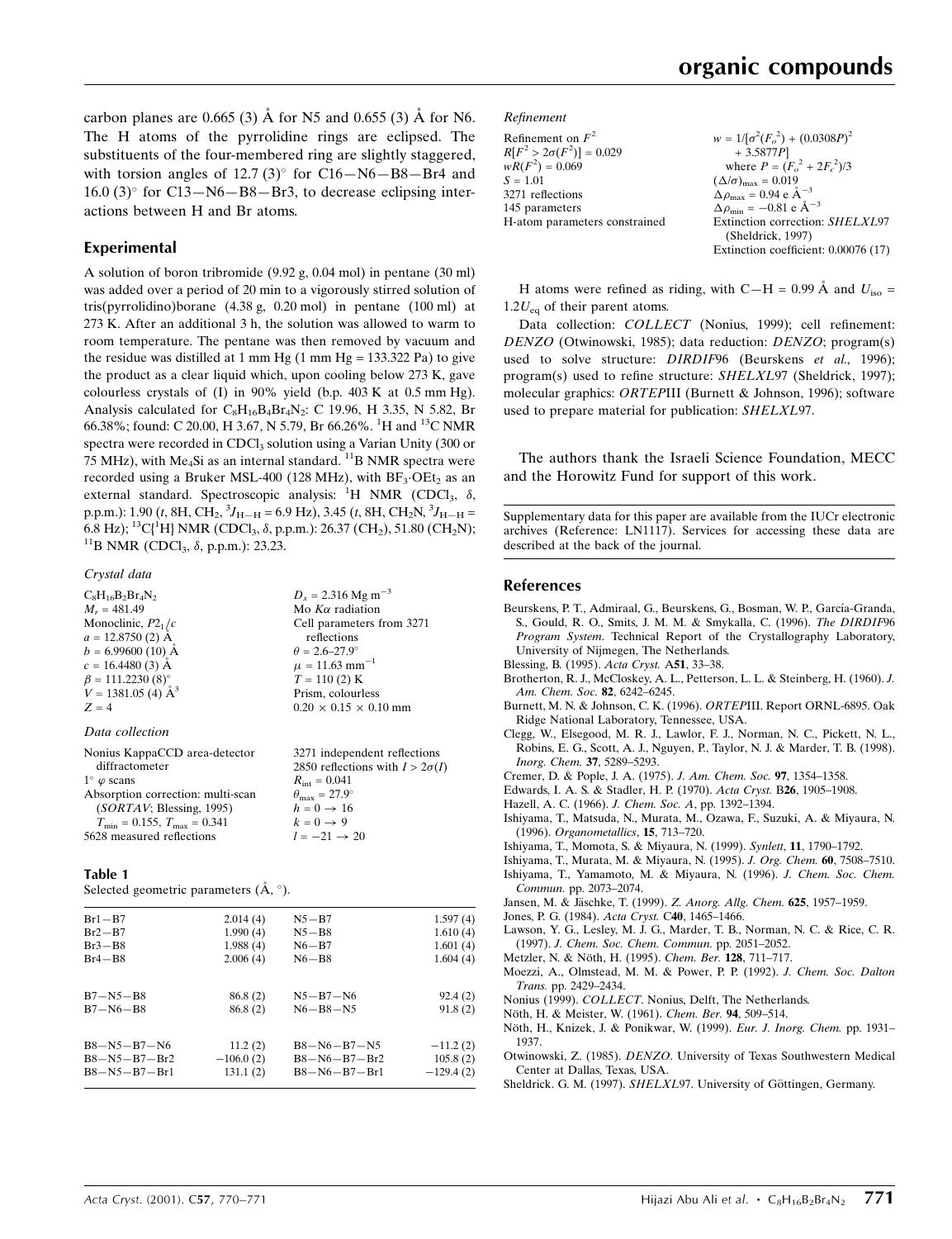# **supporting information**

*Acta Cryst.* (2001). C**57**, 770-771 [doi:10.1107/S0108270101005388]

# $\text{Bis}(\mu\text{-pyrrolidine-N:}N)\text{bis}(\text{dibromoboron})$ ,  $[(\text{Br})_2\text{B(pyrrolidine)}_2\text{B}(\text{Br})_2]$

# **Hijazi Abu Ali, Israel Goldberg and Morris Srebnik**

# **Computing details**

Data collection: *COLLECT* (Nonius, 1999); cell refinement: *DENZO* (Otwinowski, 1985); data reduction: *DENZO*; program(s) used to solve structure: *DIRDIF96* (Beurskens *et al.*, 1996); program(s) used to refine structure: *SHELXL97* (Sheldrick, 1997); molecular graphics: *ORTEPIII* (Burnett & Johnson, 1996); software used to prepare material for publication: *SHELXL97*.

# **Bis(***µ***-pyrrolidine-***N***:***N***)bis(dibromoboron)**

*Crystal data*  $C_8H_{16}B_2Br_4N_2$  $M_r = 481.49$ Monoclinic, *P*21/*c*  $a = 12.8750(2)$  Å  $b = 6.9960$  (1) Å  $c = 16.4480(3)$  Å  $\beta$  = 111.2230 (8)<sup>o</sup>  $V = 1381.05$  (4)  $\AA$ <sup>3</sup>  $Z = 4$ 

# *Data collection*

| Nonius KappaCCD                                         |  |
|---------------------------------------------------------|--|
| diffractometer                                          |  |
| Radiation source: fine-focus sealed tube                |  |
| Graphite monochromator                                  |  |
| Detector resolution: 56 $\mu$ m pixels mm <sup>-1</sup> |  |
| $1^{\circ}$ $\varphi$ scans                             |  |
| Absorption correction: multi-scan                       |  |
| (SORTAV; Blessing, 1995)                                |  |
| $T_{\min} = 0.155$ , $T_{\max} = 0.341$                 |  |

# *Refinement*

Refinement on *F*<sup>2</sup> Least-squares matrix: full  $R[F^2 > 2\sigma(F^2)] = 0.029$  $wR(F^2) = 0.069$  $S = 1.01$ 3271 reflections 145 parameters 0 restraints Primary atom site location: structure-invariant direct methods Secondary atom site location: difference Fourier map

 $F(000) = 912$  $D_x = 2.316$  Mg m<sup>-3</sup> Mo *Kα* radiation, *λ* = 0.71070 Å Cell parameters from 3271 reflections  $\theta$  = 2.6–27.9°  $\mu = 11.63$  mm<sup>-1</sup> *T* = 110 K Prism, colourless  $0.20 \times 0.15 \times 0.10$  mm

5628 measured reflections 3271 independent reflections 2850 reflections with  $I > 2\sigma(I)$  $R_{\text{int}} = 0.041$  $\theta_{\text{max}} = 27.9^{\circ}, \theta_{\text{min}} = 2.6^{\circ}$  $h = 0 \rightarrow 16$  $k = 0 \rightarrow 9$ *l* = −21→20

Hydrogen site location: inferred from neighbouring sites H-atom parameters constrained  $w = 1/[\sigma^2(F_0^2) + (0.0308P)^2 + 3.5877P]$ where  $P = (F_o^2 + 2F_c^2)/3$  $(\Delta/\sigma)_{\text{max}} = 0.019$  $\Delta\rho_{\text{max}} = 0.94$  e Å<sup>-3</sup>  $\Delta \rho_{\text{min}} = -0.81$  e Å<sup>-3</sup> Extinction correction: *SHELXL97* (Sheldrick, 1997), Fc\* =kFc[1+0.001xFc2 *λ*3 /sin(2*θ*)]-1/4 Extinction coefficient: 0.00076 (17)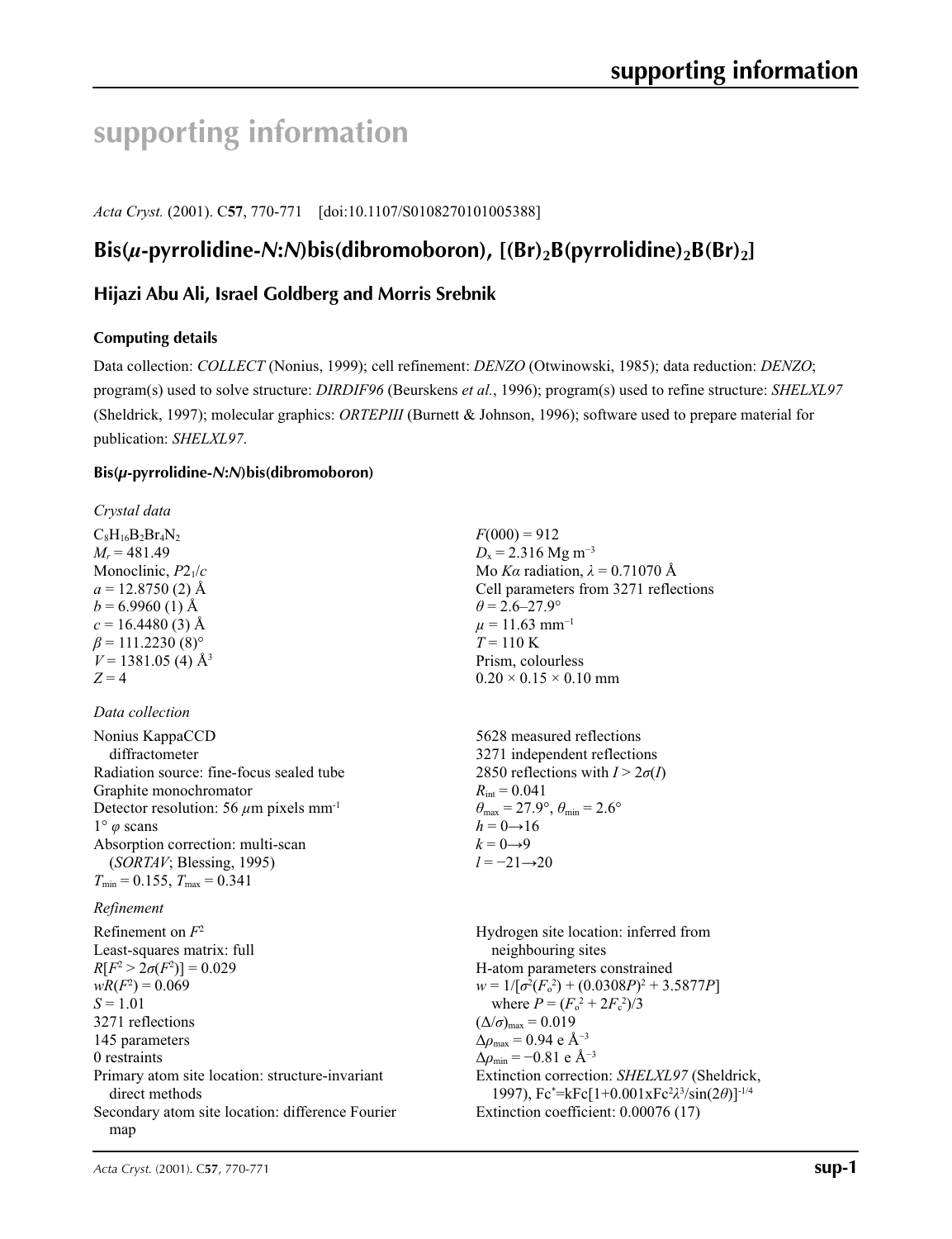## *Special details*

**Geometry**. All e.s.d.'s (except the e.s.d. in the dihedral angle between two l.s. planes) are estimated using the full covariance matrix. The cell e.s.d.'s are taken into account individually in the estimation of e.s.d.'s in distances, angles and torsion angles; correlations between e.s.d.'s in cell parameters are only used when they are defined by crystal symmetry. An approximate (isotropic) treatment of cell e.s.d.'s is used for estimating e.s.d.'s involving l.s. planes.

**Refinement**. Refinement of  $F^2$  against ALL reflections. The weighted R-factor wR and goodness of fit *S* are based on  $F^2$ , conventional *R*-factors *R* are based on *F*, with *F* set to zero for negative  $F^2$ . The threshold expression of  $F^2 > \sigma(F^2)$  is used only for calculating *R*-factors(gt) *etc*. and is not relevant to the choice of reflections for refinement. *R*-factors based on *F*<sup>2</sup> are statistically about twice as large as those based on *F*, and *R*- factors based on ALL data will be even larger.

|                   | $\boldsymbol{x}$ | $\mathcal{Y}$ | $\boldsymbol{Z}$ | $U_{\rm iso} * / U_{\rm eq}$ |
|-------------------|------------------|---------------|------------------|------------------------------|
| Br1               | 0.57268(3)       | 0.10962(5)    | 0.40957(2)       | 0.01405(9)                   |
| Br <sub>2</sub>   | 0.80023(3)       | 0.03289(5)    | 0.37569(2)       | 0.01522(10)                  |
| Br3               | 0.94374(3)       | $-0.34596(5)$ | 0.56567(2)       | 0.01505(9)                   |
| Br <sub>4</sub>   | 0.75048(3)       | $-0.37905(5)$ | 0.64711(2)       | 0.01568(9)                   |
| N <sub>5</sub>    | 0.7858(2)        | $-0.0199(4)$  | 0.55275(17)      | 0.0076(5)                    |
| N6                | 0.7032(2)        | $-0.2675(4)$  | 0.45883(17)      | 0.0090(5)                    |
| B7                | 0.7156(3)        | $-0.0412(5)$  | 0.4509(2)        | 0.0099(7)                    |
| B8                | 0.7944(3)        | $-0.2495(5)$  | 0.5556(2)        | 0.0099(7)                    |
| C9                | 0.8905(3)        | 0.0988(5)     | 0.5792(2)        | 0.0126(7)                    |
| H9A               | 0.8749           | 0.2272        | 0.5521           | $0.015*$                     |
| H9B               | 0.9480           | 0.0359        | 0.5616           | $0.015*$                     |
| C10               | 0.9284(3)        | 0.1128(5)     | 0.6782(2)        | 0.0213(8)                    |
| H10A              | 0.9654           | 0.2368        | 0.6991           | $0.026*$                     |
| H10B              | 0.9810           | 0.0083        | 0.7065           | $0.026*$                     |
| C11               | 0.8213(3)        | 0.0950(5)     | 0.6983(2)        | 0.0192(8)                    |
| H11A              | 0.8254           | $-0.0165$     | 0.7365           | $0.023*$                     |
| H11B              | 0.8088           | 0.2117        | 0.7276           | $0.023*$                     |
| C12               | 0.7286(3)        | 0.0689(5)     | 0.6099(2)        | 0.0147(7)                    |
| H12A              | 0.6946           | 0.1933        | 0.5859           | $0.018*$                     |
| H12B              | 0.6698           | $-0.0168$     | 0.6145           | $0.018*$                     |
| C13               | 0.7291(3)        | $-0.3975(5)$  | 0.3953(2)        | 0.0151(7)                    |
| H <sub>13</sub> A | 0.7484           | $-0.5275$     | 0.4199           | $0.018*$                     |
| H13B              | 0.7918           | $-0.3465$     | 0.3806           | $0.018*$                     |
| C14               | 0.6225(3)        | $-0.4004(5)$  | 0.3155(2)        | 0.0202(8)                    |
| H <sub>14</sub> A | 0.6141           | $-0.5239$     | 0.2844           | $0.024*$                     |
| H14B              | 0.6224           | $-0.2959$     | 0.2749           | $0.024*$                     |
| C15               | 0.5282(3)        | $-0.3724(5)$  | 0.3511(2)        | 0.0190(8)                    |
| H <sub>15</sub> A | 0.4815           | $-0.2609$     | 0.3233           | $0.023*$                     |
| H15B              | 0.4803           | $-0.4874$     | 0.3404           | $0.023*$                     |
| C16               | 0.5881(3)        | $-0.3387(5)$  | 0.4495(2)        | 0.0131(7)                    |
| <b>H16A</b>       | 0.5482           | $-0.2421$     | 0.4711           | $0.016*$                     |
| H16B              | 0.5932           | $-0.4589$     | 0.4825           | $0.016*$                     |

*Fractional atomic coordinates and isotropic or equivalent isotropic displacement parameters (Å2 )*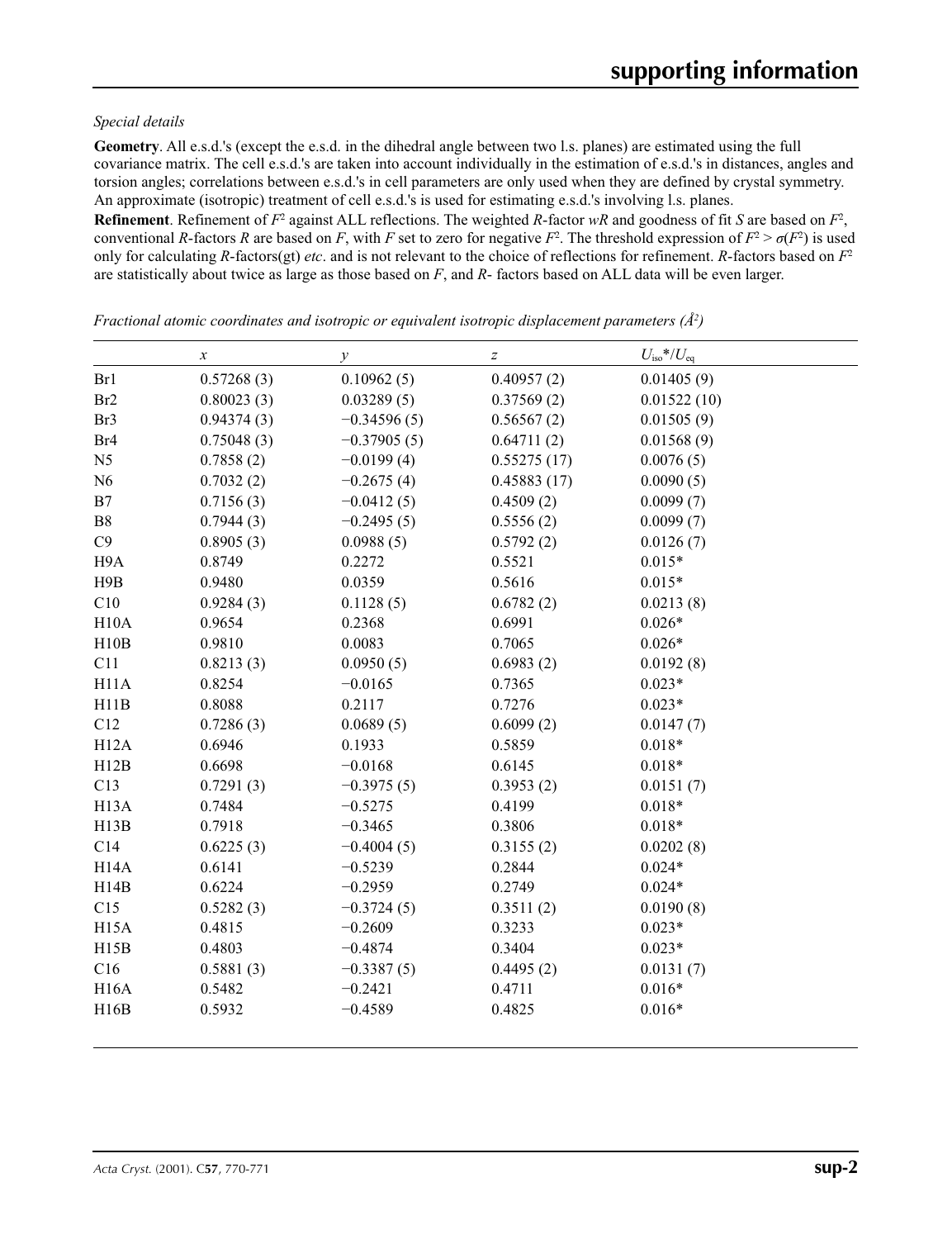|                 | $U^{11}$    | $U^{22}$    | $U^{33}$    | $U^{12}$       | $U^{13}$      | $U^{23}$       |
|-----------------|-------------|-------------|-------------|----------------|---------------|----------------|
| Br1             | 0.01065(17) | 0.01145(17) | 0.01671(17) | 0.00229(12)    | 0.00095(13)   | 0.00177(13)    |
| Br2             | 0.01612(18) | 0.01887(18) | 0.01300(16) | $-0.00500(13)$ | 0.00805(14)   | 0.00079(13)    |
| Br <sub>3</sub> | 0.00910(17) | 0.01413(17) | 0.02053(18) | 0.00211(12)    | 0.00371(14)   | $-0.00210(14)$ |
| Br <sub>4</sub> | 0.0219(2)   | 0.01401(17) | 0.01275(17) | $-0.00307(13)$ | 0.00820(14)   | 0.00306(13)    |
| N <sub>5</sub>  | 0.0074(13)  | 0.0055(12)  | 0.0088(12)  | $-0.0011(10)$  | 0.0015(10)    | $-0.0011(10)$  |
| N <sub>6</sub>  | 0.0087(13)  | 0.0101(13)  | 0.0089(12)  | $-0.0020(11)$  | 0.0041(11)    | $-0.0010(11)$  |
| B7              | 0.0074(17)  | 0.0110(17)  | 0.0107(16)  | $-0.0018(14)$  | 0.0026(14)    | $-0.0004(14)$  |
| B8              | 0.0127(18)  | 0.0048(16)  | 0.0119(16)  | 0.0001(14)     | 0.0041(14)    | 0.0027(14)     |
| C9              | 0.0110(16)  | 0.0105(16)  | 0.0137(16)  | $-0.0052(13)$  | 0.0015(13)    | $-0.0003(13)$  |
| C10             | 0.026(2)    | 0.0181(19)  | 0.0141(17)  | $-0.0046(16)$  | $-0.0001(15)$ | $-0.0028(15)$  |
| C11             | 0.029(2)    | 0.0163(17)  | 0.0108(16)  | 0.0002(15)     | 0.0049(15)    | $-0.0036(14)$  |
| C12             | 0.0194(18)  | 0.0124(16)  | 0.0154(16)  | 0.0051(14)     | 0.0101(14)    | $-0.0005(14)$  |
| C13             | 0.0177(18)  | 0.0147(17)  | 0.0118(16)  | $-0.0019(14)$  | 0.0039(14)    | $-0.0046(14)$  |
| C14             | 0.024(2)    | 0.0196(19)  | 0.0135(17)  | $-0.0071(15)$  | 0.0031(15)    | $-0.0070(15)$  |
| C15             | 0.0118(18)  | 0.0179(18)  | 0.0189(18)  | $-0.0045(14)$  | $-0.0044(14)$ | 0.0007(15)     |
| C16             | 0.0095(16)  | 0.0125(16)  | 0.0169(16)  | $-0.0028(13)$  | 0.0043(13)    | 0.0033(14)     |

*Atomic displacement parameters (Å2 )*

*Geometric parameters (Å, º)*

| 2.014(4) | $C10 - H10B$                                             | 0.9900                                  |
|----------|----------------------------------------------------------|-----------------------------------------|
| 1.990(4) | $C11 - C12$                                              | 1.523(5)                                |
| 1.988(4) | $C11 - H11A$                                             | 0.9900                                  |
| 2.006(4) | $C11 - H11B$                                             | 0.9900                                  |
| 1.507(4) | $C12 - H12A$                                             | 0.9900                                  |
| 1.521(4) | $C12 - H12B$                                             | 0.9900                                  |
| 1.597(4) | $C13 - C14$                                              | 1.517(5)                                |
| 1.610(4) | $C13 - H13A$                                             | 0.9900                                  |
| 1.511(4) | $C13 - H13B$                                             | 0.9900                                  |
| 1.517(4) | $C14 - C15$                                              | 1.540(6)                                |
| 1.601(4) | $C14 - H14A$                                             | 0.9900                                  |
| 1.604(4) | $C14 - H14B$                                             | 0.9900                                  |
| 1.525(5) | $C15 - C16$                                              | 1.537(5)                                |
| 0.9900   | $C15 - H15A$                                             | 0.9900                                  |
| 0.9900   | $C15 - H15B$                                             | 0.9900                                  |
| 1.535(6) | $C16 - H16A$                                             | 0.9900                                  |
| 0.9900   | $C16 - H16B$                                             | 0.9900                                  |
|          |                                                          | 105.0(3)                                |
|          |                                                          | 110.8                                   |
|          | $C10-C11-H11A$                                           | 110.8                                   |
|          | $C12-C11-H11B$                                           | 110.8                                   |
|          | $C10-C11-H11B$                                           | 110.8                                   |
| 86.8 (2) | $H11A - C11 - H11B$                                      | 108.8                                   |
| 100.6(2) | $C11 - C12 - N5$                                         | 104.6(3)                                |
| 119.0(2) | $C11 - C12 - H12A$                                       | 110.8                                   |
|          | 100.3(2)<br>117.5(2)<br>118.0(3)<br>119.8(3)<br>115.7(2) | $C12 - C11 - C10$<br>$C12 - C11 - H11A$ |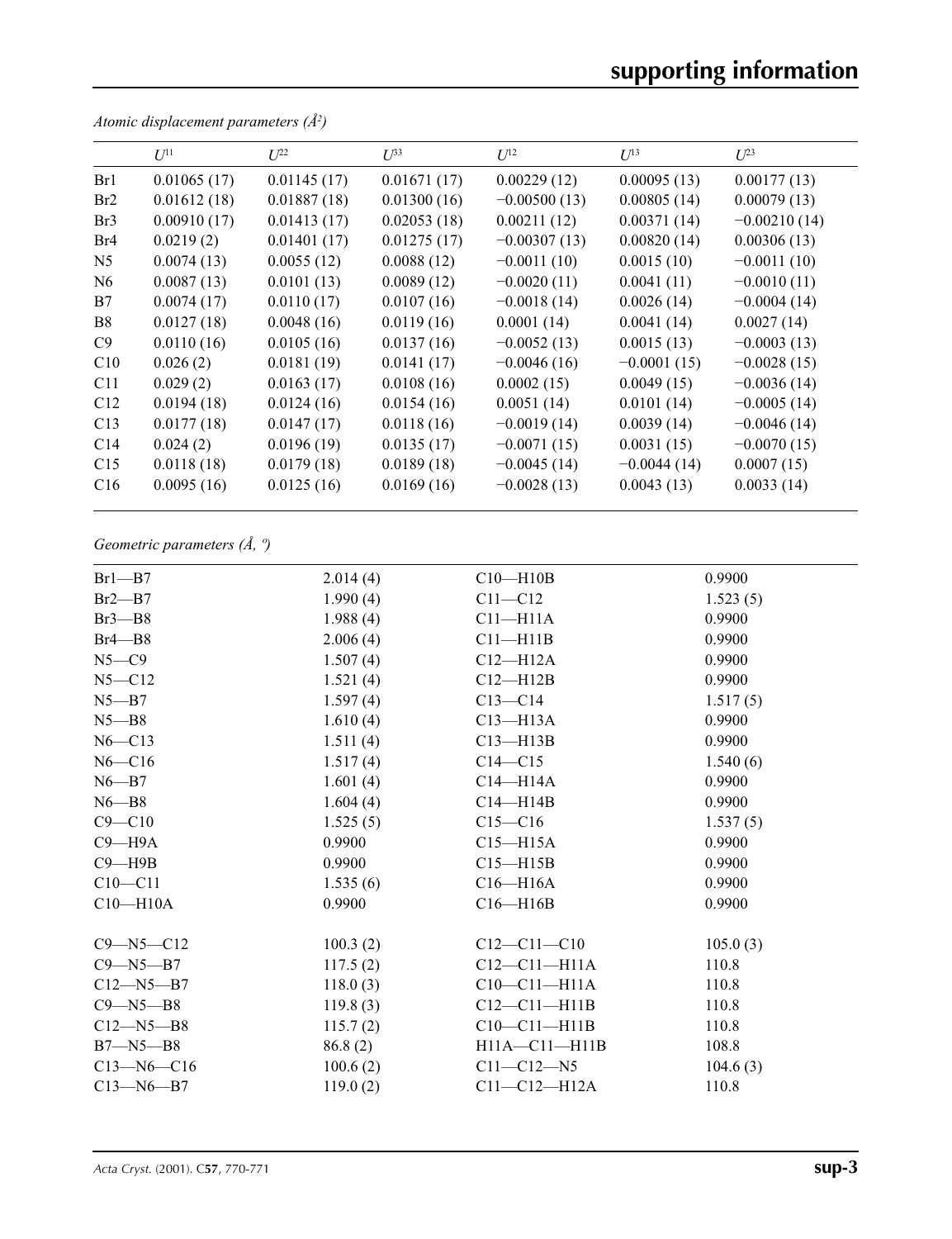| $C16 - N6 - B7$       | 116.1(3)    | $N5$ — $C12$ — $H12A$       | 110.8       |
|-----------------------|-------------|-----------------------------|-------------|
| $C13 - N6 - B8$       | 117.9(3)    | C11-C12-H12B                | 110.8       |
| $C16 - N6 - B8$       | 117.6(2)    | N5-C12-H12B                 | 110.8       |
| $B7 - N6 - B8$        | 86.8 (2)    | H12A-C12-H12B               | 108.9       |
| $N5 - B7 - N6$        | 92.4(2)     | $N6 - C13 - C14$            | 104.4(3)    |
| $N5 - B7 - Br2$       | 113.5(2)    | $N6$ — $C13$ — $H13A$       | 110.9       |
| $N6$ — $B7$ — $Br2$   | 113.7(2)    | $C14 - C13 - H13A$          | 110.9       |
| $N5 - B7 - Br1$       | 113.9(2)    | N6-C13-H13B                 | 110.9       |
| $N6 - B7 - Br1$       | 116.0(2)    | $C14 - C13 - H13B$          | 110.9       |
| $Br2$ — $Br1$         | 107.04(17)  | $H13A - C13 - H13B$         | 108.9       |
| $N6 - B8 - N5$        | 91.8(2)     | $C13 - C14 - C15$           | 105.1(3)    |
| $N6 - B8 - Br3$       | 113.3(2)    | C13-C14-H14A                | 110.7       |
| $N5 - B8 - Br3$       | 113.3(2)    | $C15 - C14 - H14A$          | 110.7       |
| $N6$ — $B8$ — $Br4$   | 113.9(2)    | $C13 - C14 - H14B$          | 110.7       |
| $N5 - B8 - Br4$       | 115.9(2)    | $C15 - C14 - H14B$          | 110.7       |
| $Br3$ — $B8$ — $Br4$  | 108.11(17)  | H14A-C14-H14B               | 108.8       |
| $N5 - C9 - C10$       | 104.5(3)    | $C16 - C15 - C14$           | 104.8(3)    |
| $N5$ — $C9$ — $H9A$   | 110.9       | $C16 - C15 - H15A$          | 110.8       |
| $C10-C9-H9A$          | 110.9       | C14-C15-H15A                | 110.8       |
| $N5 - C9 - H9B$       | 110.9       | $C16-C15-H15B$              | 110.8       |
| $C10-C9-H9B$          | 110.9       | $C14 - C15 - H15B$          | 110.8       |
|                       |             | $H15A - C15 - H15B$         |             |
| Н9А-С9-Н9В            | 108.9       |                             | 108.9       |
| $C9 - C10 - C11$      | 105.1(3)    | $N6 - C16 - C15$            | 104.9(3)    |
| C9-C10-H10A           | 110.7       | $N6$ — $C16$ — $H16A$       | 110.8       |
| $C11 - C10 - H10A$    | 110.7       | C15-C16-H16A                | 110.8       |
| $C9 - C10 - H10B$     | 110.7       | N6-C16-H16B                 | 110.8       |
| $C11-C10-H10B$        | 110.7       | $C15 - C16 - H16B$          | 110.8       |
| $H10A - C10 - H10B$   | 108.8       | $H16A - C16 - H16B$         | 108.8       |
| $C9 - N5 - B7 - N6$   | 133.3(3)    | C9—N5—B8—N6                 | $-131.1(3)$ |
| $C12 - N5 - B7 - N6$  | $-106.3(3)$ |                             |             |
| B8—N5—B7—N6           |             | C12—N5—B8—N6<br>B7—N5—B8—N6 | 108.6(3)    |
| $C9 - N5 - B7 - Br2$  | 11.2(2)     | $C9 - N5 - B8 - Br3$        | $-11.1(2)$  |
|                       | 16.1 $(4)$  |                             | $-14.8(3)$  |
| $C12 - N5 - B7 - Br2$ | 136.5(2)    | $C12 - N5 - B8 - Br3$       | $-135.1(2)$ |
| B8-N5-B7-Br2          | $-106.0(2)$ | B7-N5-B8-Br3                | 105.2(2)    |
| $C9 - N5 - B7 - Br1$  | $-106.8(3)$ | $C9 - N5 - B8 - Br4$        | 111.1(3)    |
| $C12 - N5 - B7 - Br1$ | 13.6(4)     | $C12 - N5 - B8 - Br4$       | $-9.2(4)$   |
| $B8 - N5 - B7 - Br1$  | 131.1(2)    | $B7 - N5 - B8 - Br4$        | $-128.9(2)$ |
| $C13 - N6 - B7 - N5$  | $-131.5(3)$ | $C12 - N5 - C9 - C10$       | 43.4(3)     |
| $C16 - N6 - B7 - N5$  | 108.1(3)    | $B7 - N5 - C9 - C10$        | 172.7(3)    |
| $B8 - N6 - B7 - N5$   | $-11.2(2)$  | $B8 - N5 - C9 - C10$        | $-84.3(3)$  |
| $C13 - N6 - B7 - Br2$ | $-14.5(4)$  | $N5 - C9 - C10 - C11$       | $-27.8(3)$  |
| $C16 - N6 - B7 - Br2$ | $-134.8(2)$ | $C9 - C10 - C11 - C12$      | 0.8(4)      |
| $B8 - N6 - B7 - Br2$  | 105.8(2)    | $C10-C11-C12-N5$            | 26.2(3)     |
| $C13 - N6 - B7 - Br1$ | 110.3(3)    | $C9 - N5 - C12 - C11$       | $-42.9(3)$  |
| $C16 - N6 - B7 - Br1$ | $-10.0(3)$  | $B7 - N5 - C12 - C11$       | $-171.9(3)$ |
| $B8 - N6 - B7 - Br1$  | $-129.4(2)$ | B8-N5-C12-C11               | 87.4(3)     |
| $C13 - N6 - B8 - N5$  | 132.4(3)    | $C16 - N6 - C13 - C14$      | 44.2(3)     |